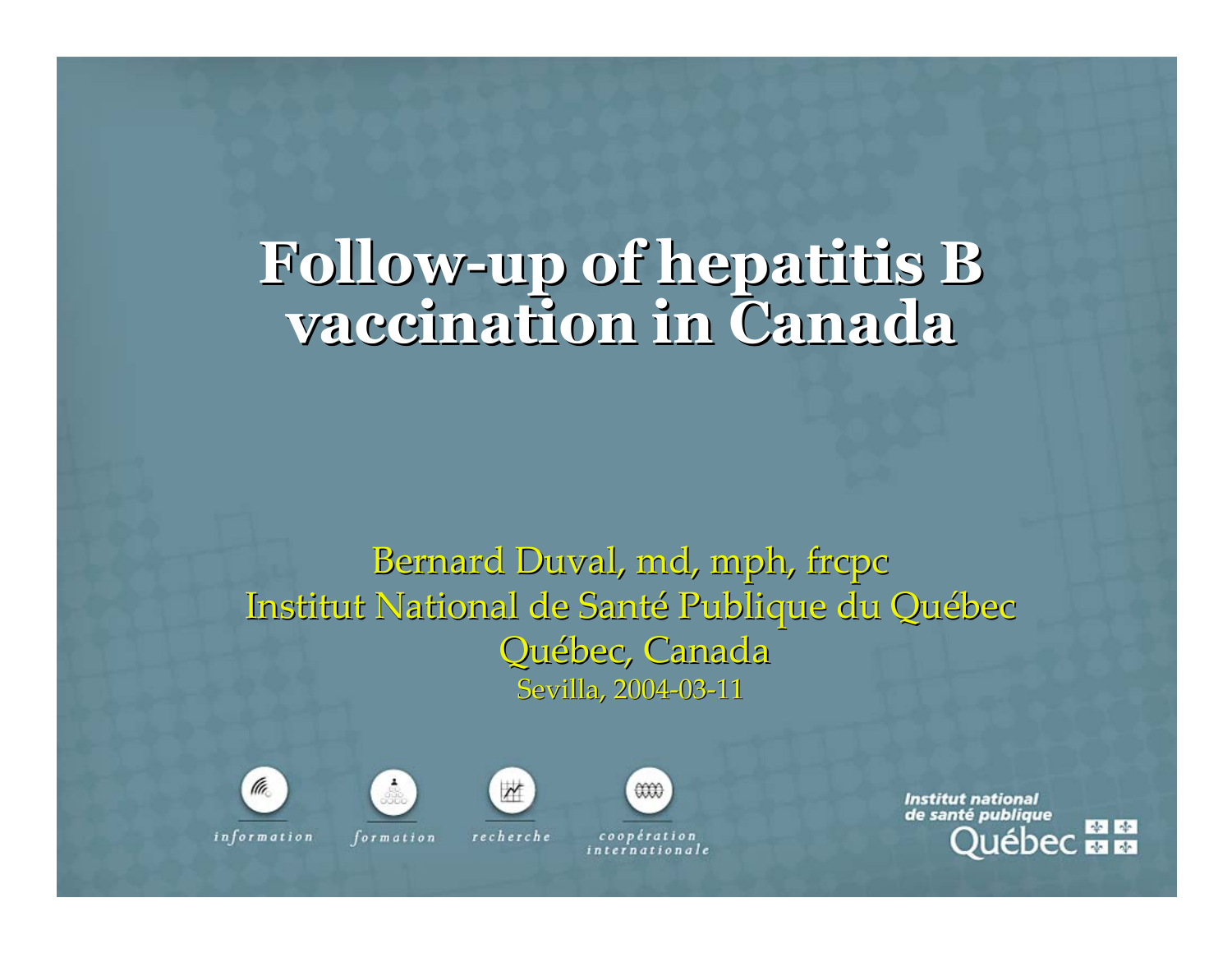## **HB in Canada HB in Canada**

- **Low endemicity:**
	- **HBsAg+ : 0.5%**
	- **Serological VHB markers: 5%**
- **Peak incidence: 15-40 y-o**
- **Three licensed vaccines : -Recombivax-HB** 
	- **-Engerix-B**
	- **-Twinrix**

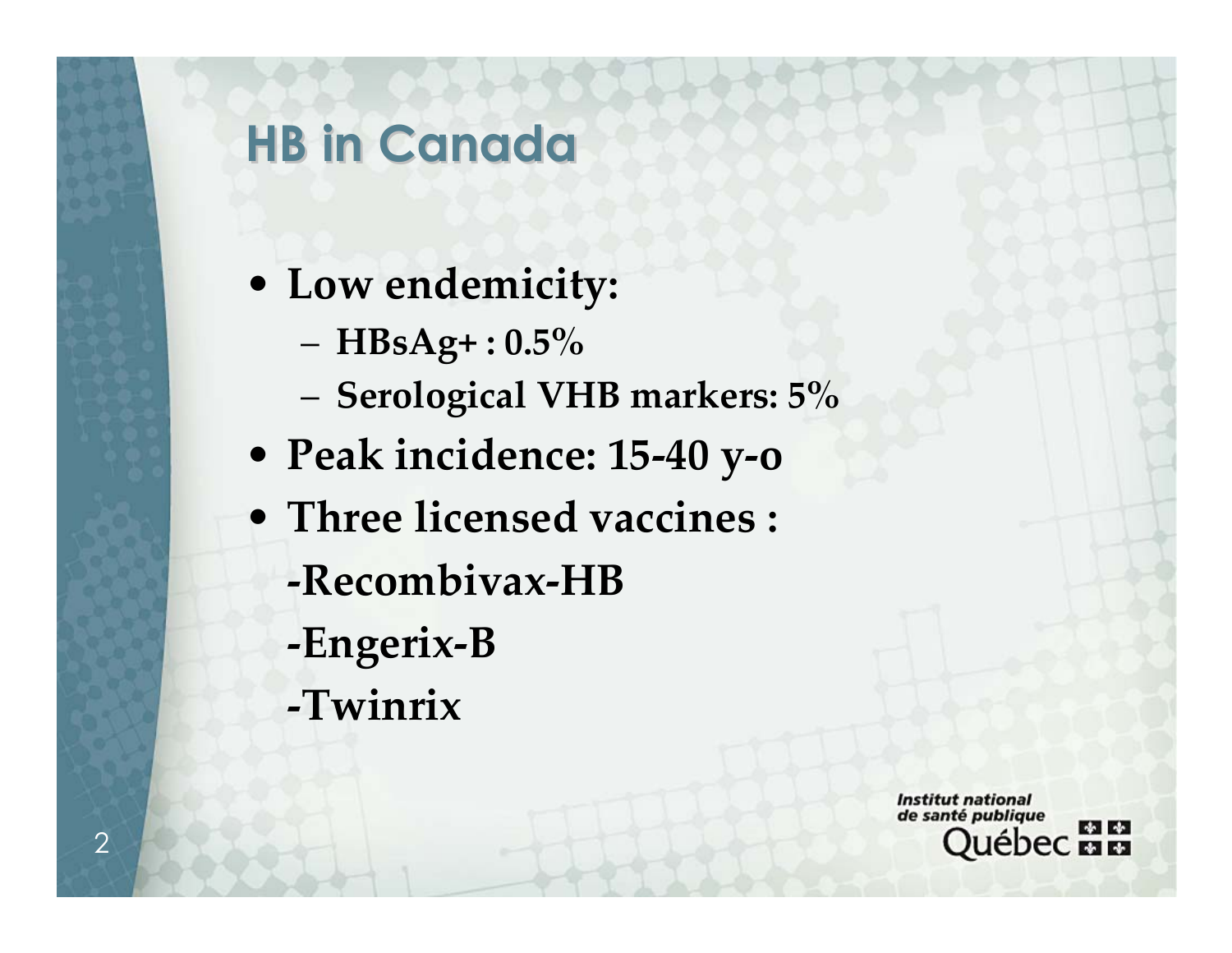#### **Provincial/Territorial HB Vaccination Practices in Canada Array YK NWT NU BC**  $\bigotimes$ **ABSK NF MB QC ON PEIInfants vaccination NSNB8-13-year-old children vaccination**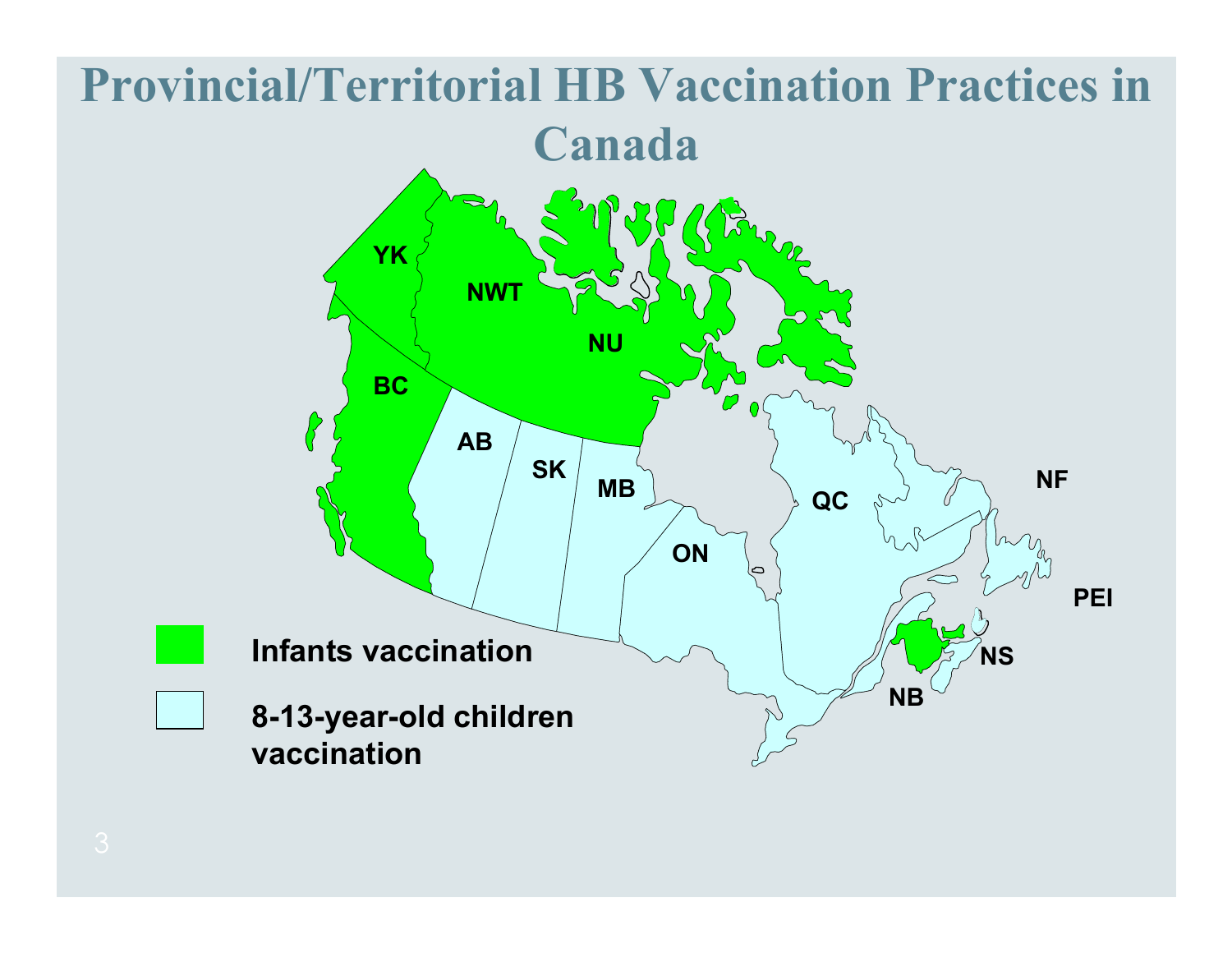## **Provincial/Territorial HB Vaccination with paediatric or adult doses in children**

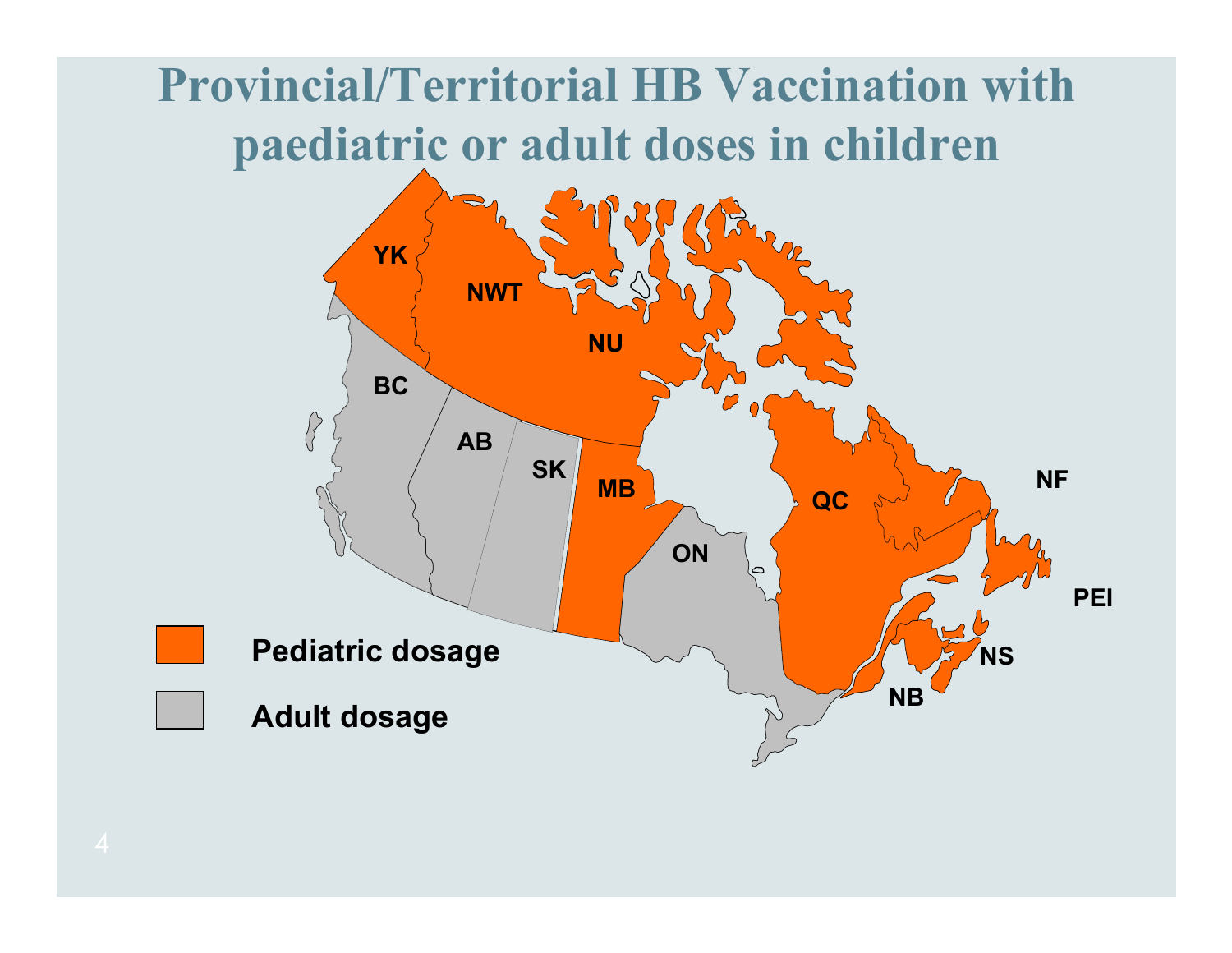#### **Routine Routine Immunization Schedule Immunization Schedule for HB Vaccination Vaccination**

| Province/Territory           | Infant HB vacc.       | School HB vacc. |  |
|------------------------------|-----------------------|-----------------|--|
| Alberta                      | Selective             | Gr <sub>5</sub> |  |
| <b>British Columbia</b>      | $2, 4, 6 \text{ mo}$  | Gr 6            |  |
| Manitoba                     | Selective             | Gr <sub>4</sub> |  |
| New Brunswick                | $0, 2, 12 \text{ mo}$ | Gr <sub>4</sub> |  |
| Newfoundland                 | <b>Selective</b>      | Gr <sub>4</sub> |  |
| <b>Northwest Territories</b> | $0, 1, 6$ mo          | Gr <sub>4</sub> |  |
| Nova Scotia                  | Selective             | Gr <sub>4</sub> |  |
| Nunavut                      | $0, 1, 9$ mo          | Gr <sub>4</sub> |  |
| Ontario                      | Selective             | Gr $7(0,6)$     |  |
| Prince Edward Island         | 2, 4, 15 mo           | Gr <sub>3</sub> |  |
| Quebec                       | Selective             | Gr <sub>4</sub> |  |
| Saskatchewan                 | Selective             | Gr 6            |  |
| Yukon                        | 2, 4, 12 mo           |                 |  |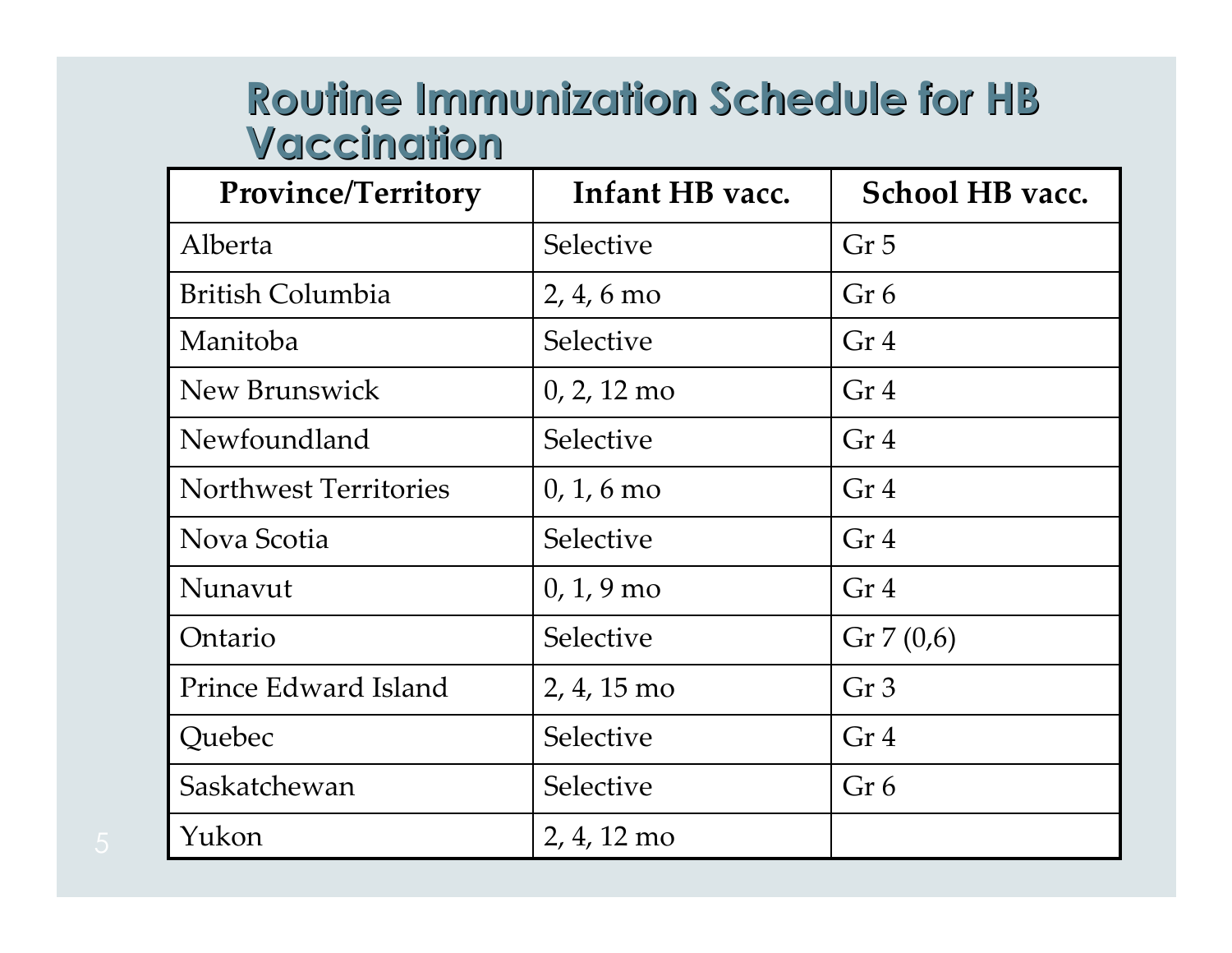## **Routine Routine Immunization Immunization in Quebec**

- **Given in school since 1994**
- **Grade 4 pre-teenagers (9 year-old)**
- **Vaccines (tenders):**
	- **Recombivax-HB 2,5µg (since 1996)**
	- **Engerix-B 10µg (1994-6)**
- **Schedule: 3 doses (0, 1, 6)**
- **Free of charge, written parental consent**
- **Coverage: 90%**
- **Catch-up: 2 yearly cohorts, selective**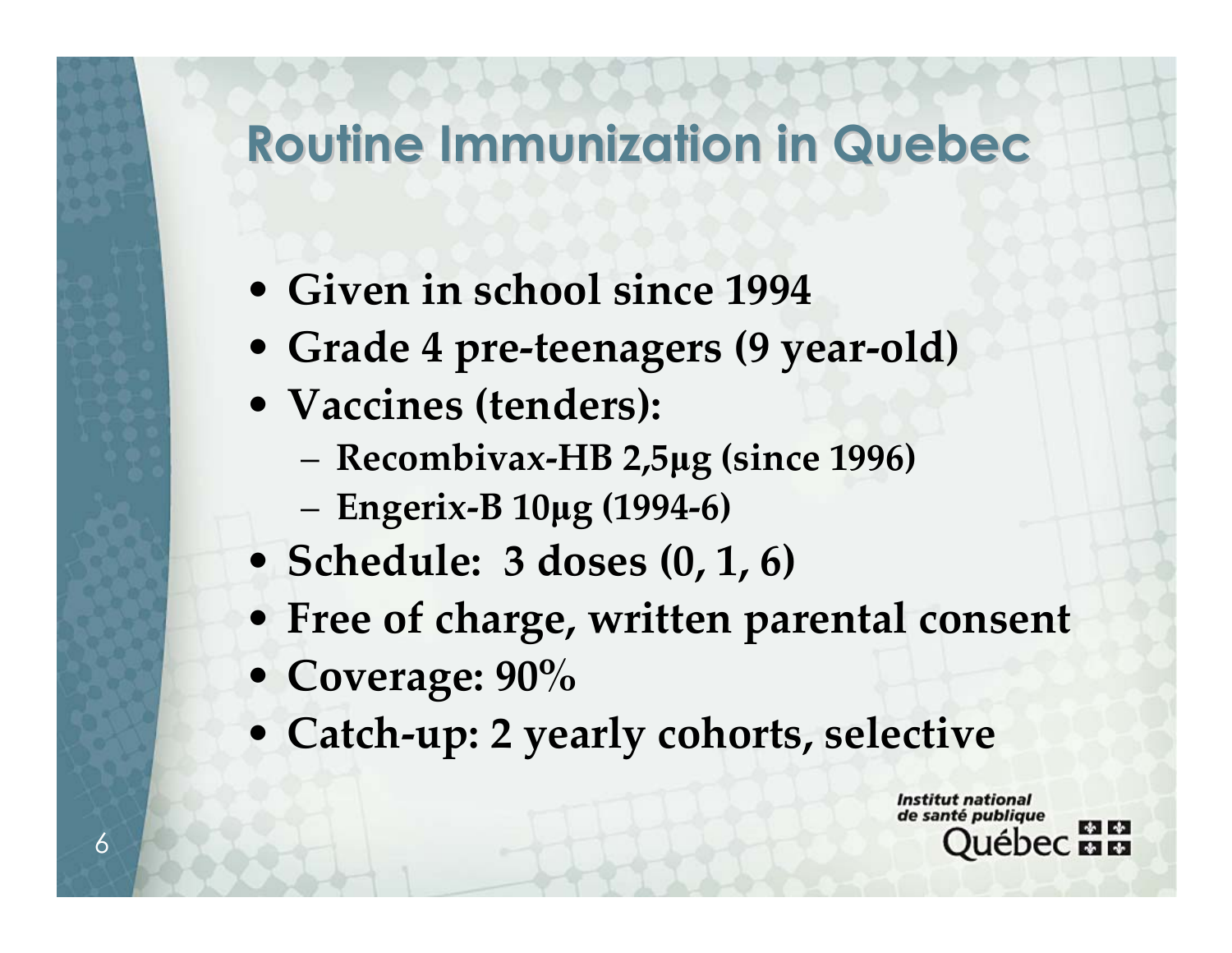#### **HB incidence rates HB incidence rates (notifications) (notifications) by age, by age, Quebec, 1990-2002**

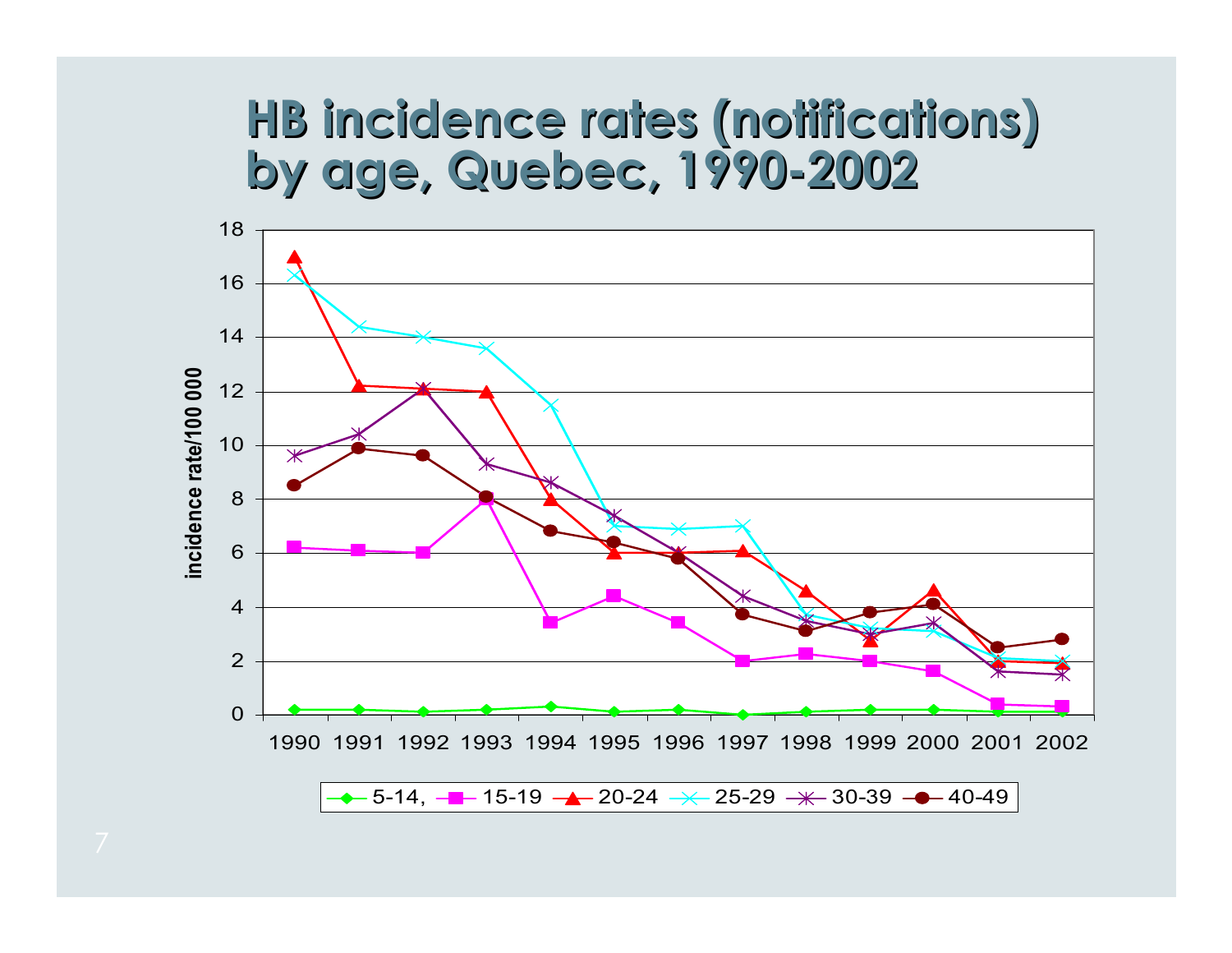#### **HB incidence rates by 2 HB incidence rates by 2-year period and period and age group age group**

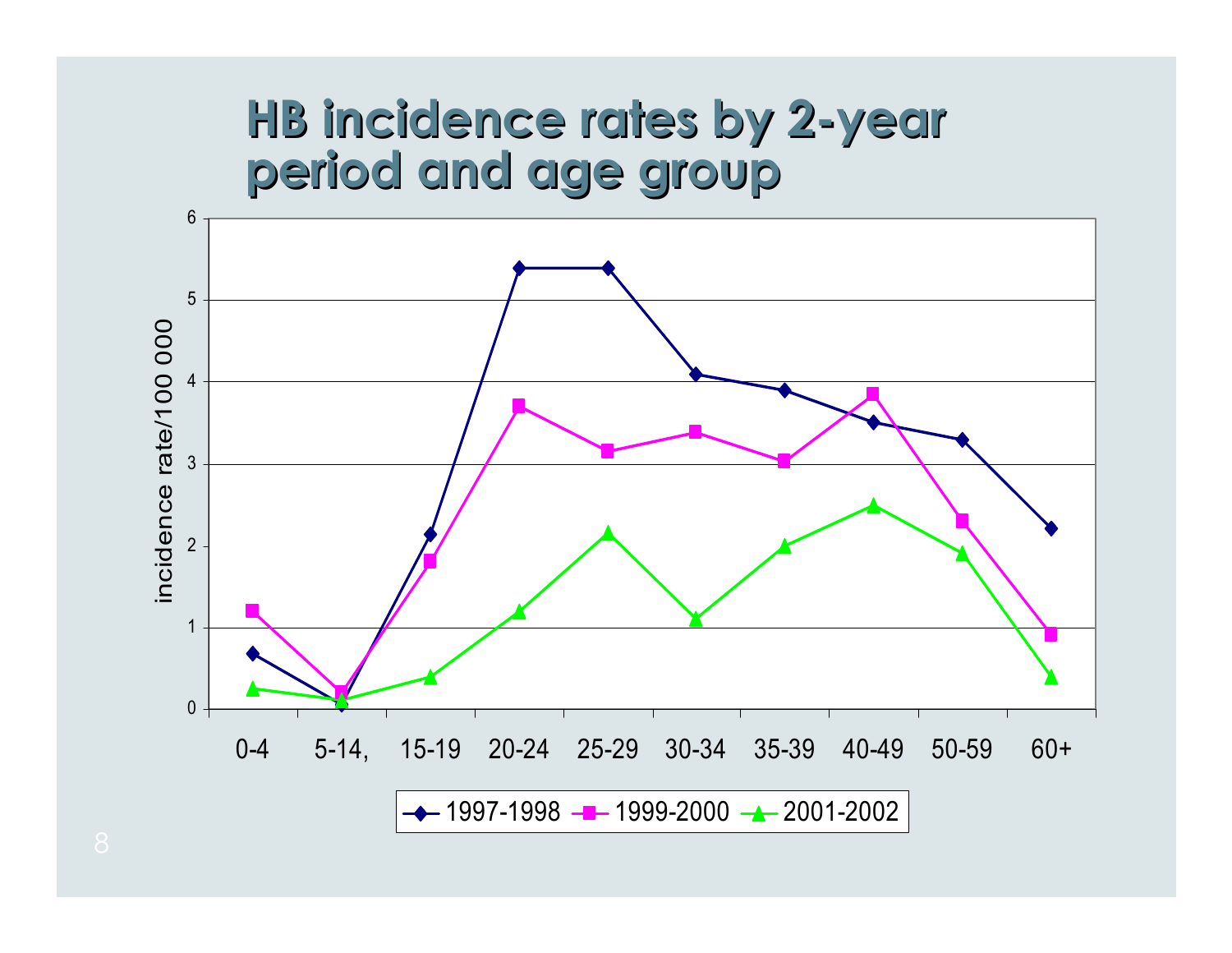# **Quebec Long-term HB study**

- **15 year cohort study started in 1996**
- **Goals:**
- - **To measure the proportion of children who would still be protected at age <sup>25</sup>**
- **Need for a booster dose**
- -**If needed, age for booster**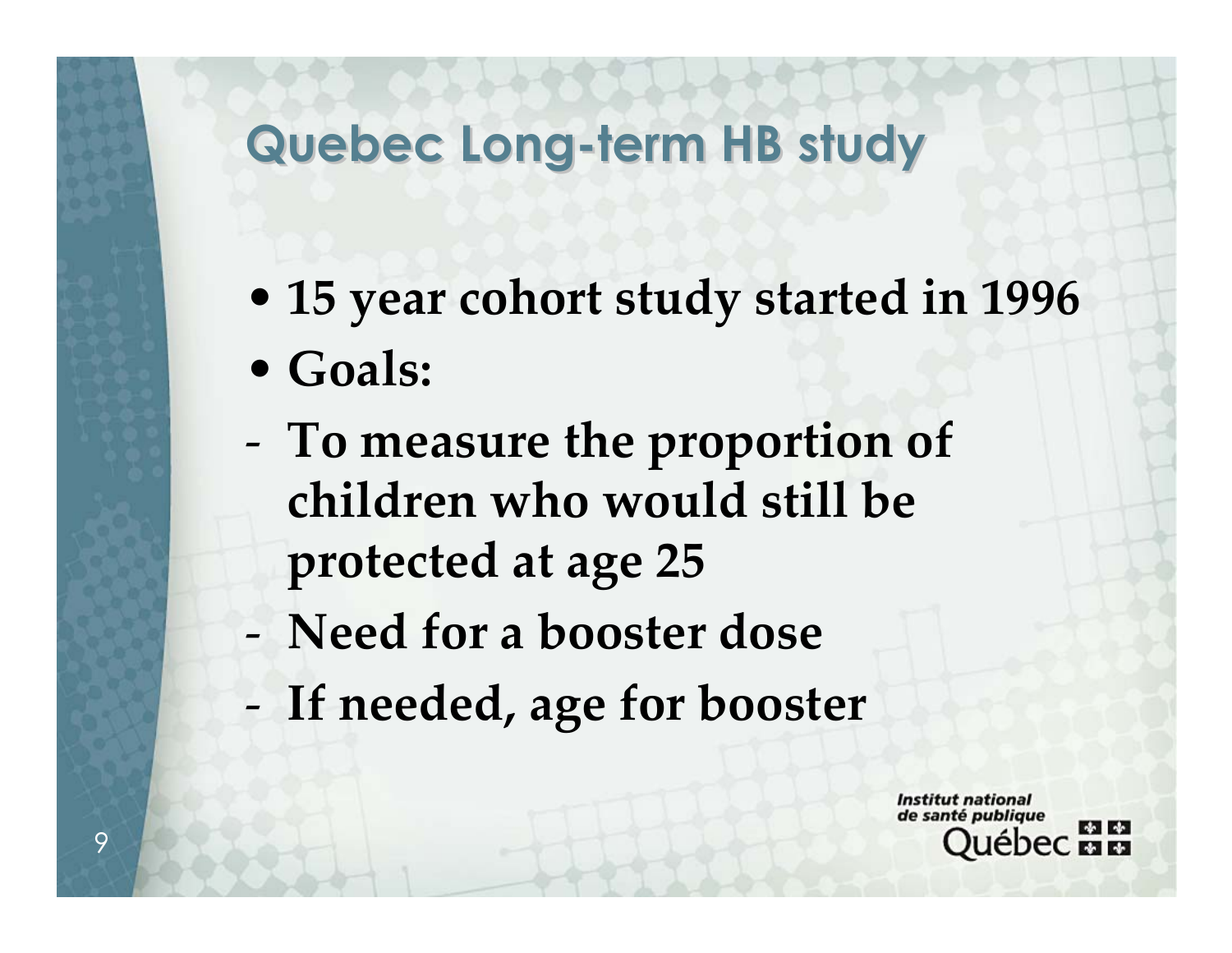## **General study General study objectives objectives**

#### • **Primary**

- To evaluate the persistence of antibodies to EB and RB in all subjects at age 25 and compare the levels obtained in those given a booster injection at age 15 or age 20 with those receiving no booster injection

#### -**Secondary**

- - To determine the antibody levels at age 15 and age 20, 5 and 10 years after primary vaccination.
- - To determine the effect on antibody levels of a booster injection at age 15, 20 and 25 years
- -To evaluate the reactogenicity of the booster dose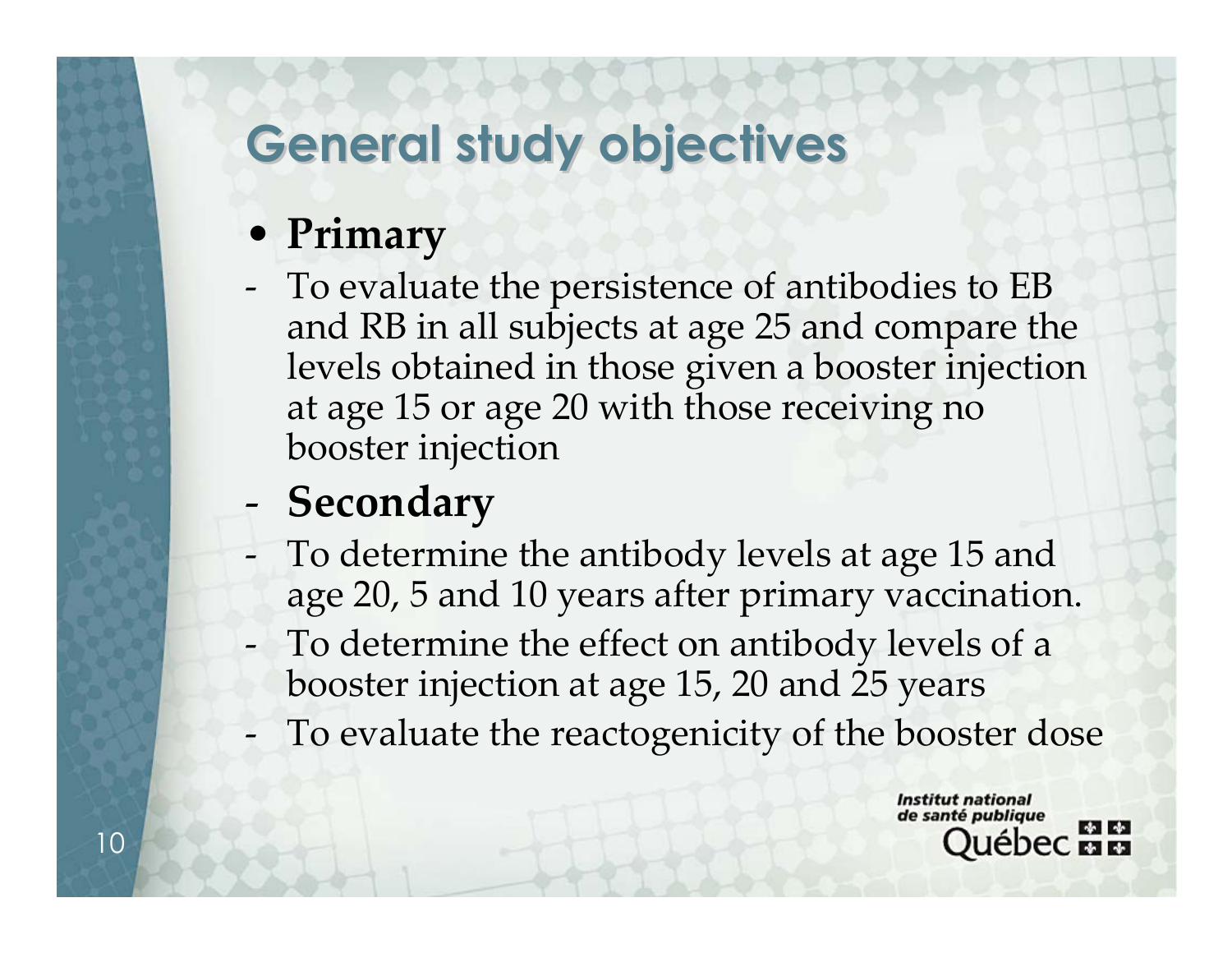## **General study General study design**

- Baseline antibody measurement
- Randomisation of the cohort in 3 groups
- For each group, after respectively 5, 10 or 15 years:
	- *Blood sample pre-booster*
	- *Booster dose*

11

 *Blood sample one month and one year after booster*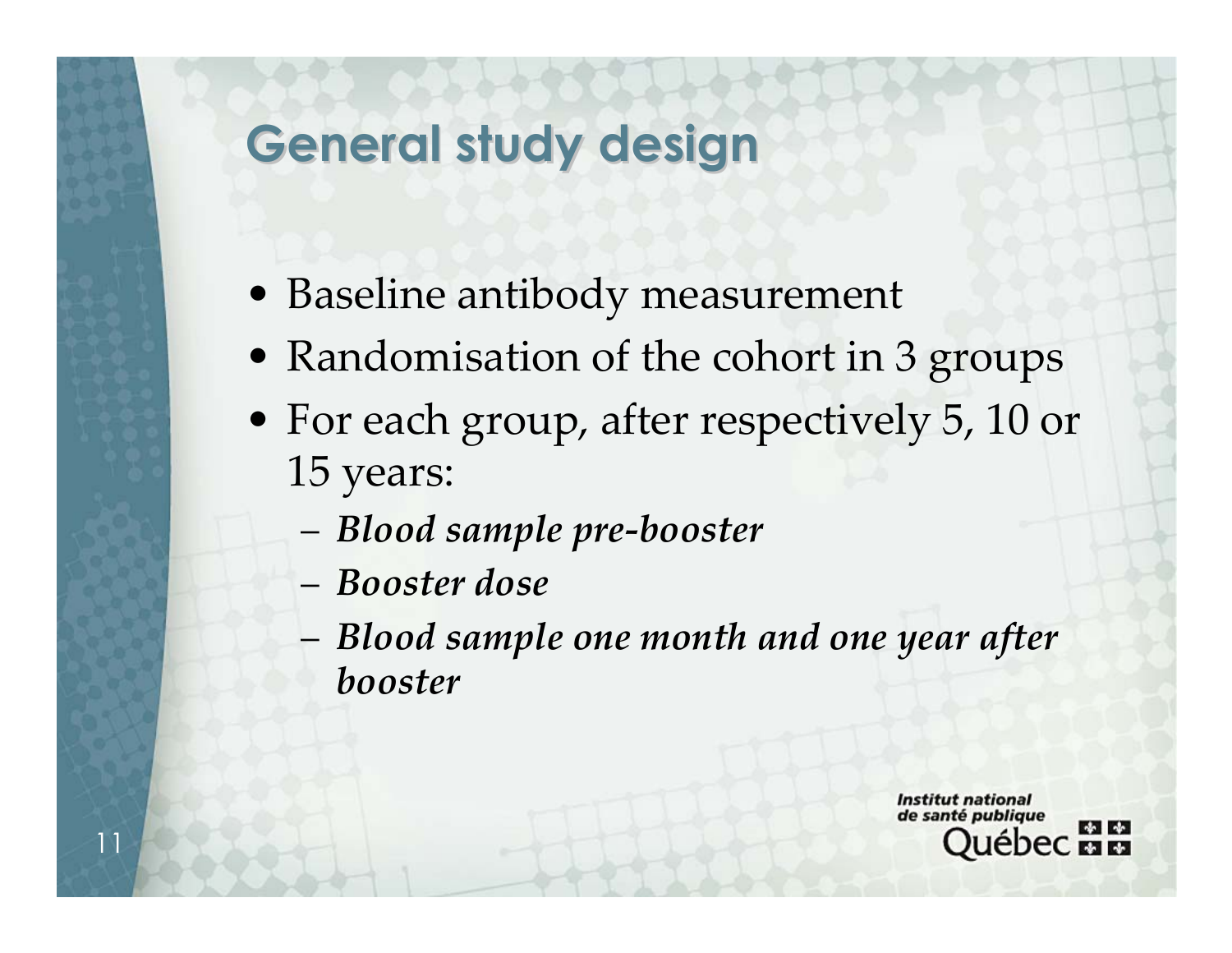## **General study Method General study Method (1)**

- Year 0: 2255 subjects vaccinated in 1995-97
- Year 0 Vaccines: Engerix-B 10µg or Recombivax-HB 2.5  $\mu$ g (0,1,6)
- Year 5: 1962 remaining subjects were randomized in 3 groups (A,B,C)
- Booster vaccines: appropriate for age
	- Year 5: Engerix-B 10µg, Recombivax-HB 5µg
- Yearly contacts: newsletter,…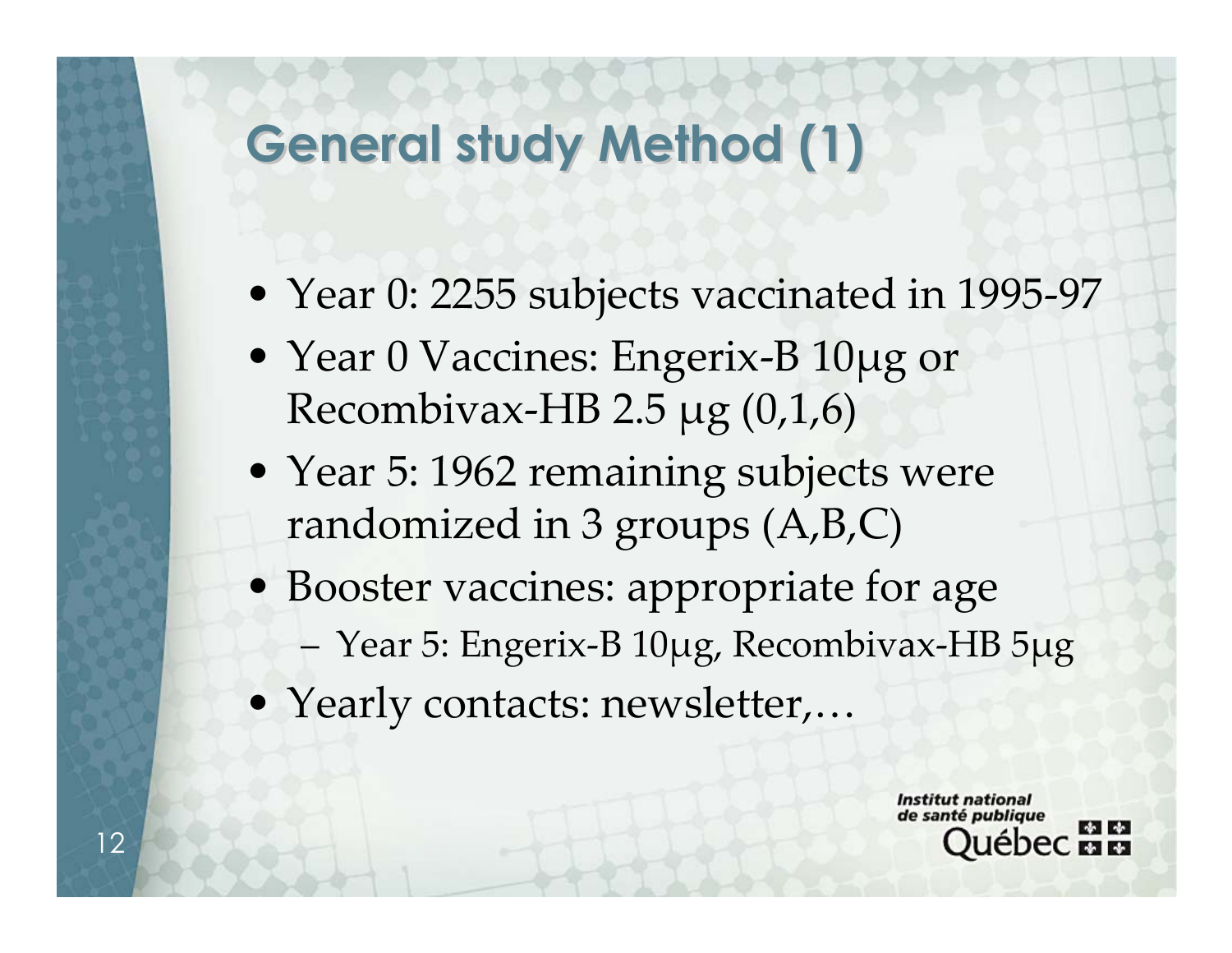# **General study method (2) General study method (2)**

## • **For all groups:**

- Anti-HBs, anti-HBc, HBsAg after primary vaccination and before booster dose
- Anti-HBs, anti-HBc, HBsAg at year 15 of the study
- Anti-HBs one month and one year after the booster dose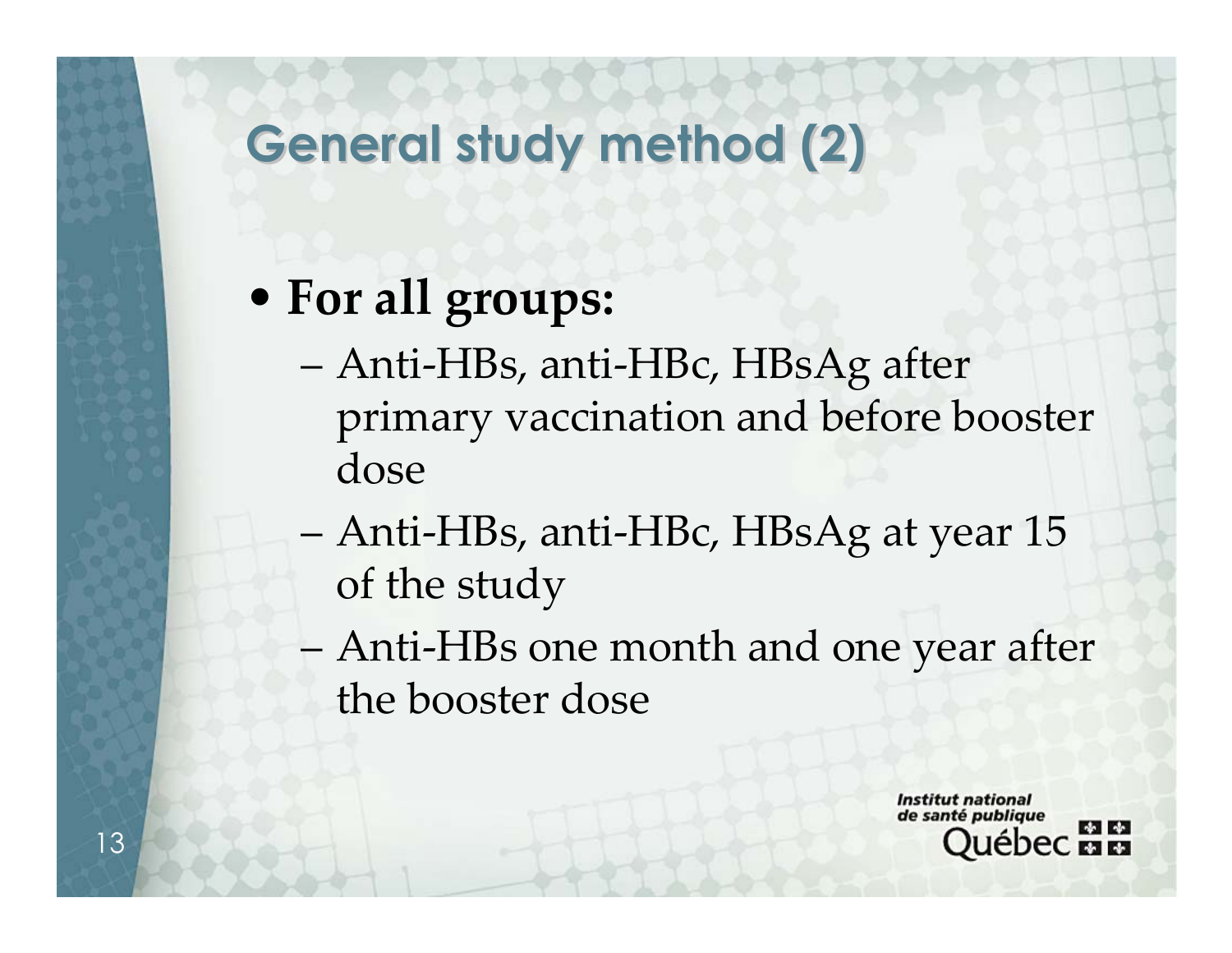#### **Study design for booster** vaccination at 5, 10 and 15 years

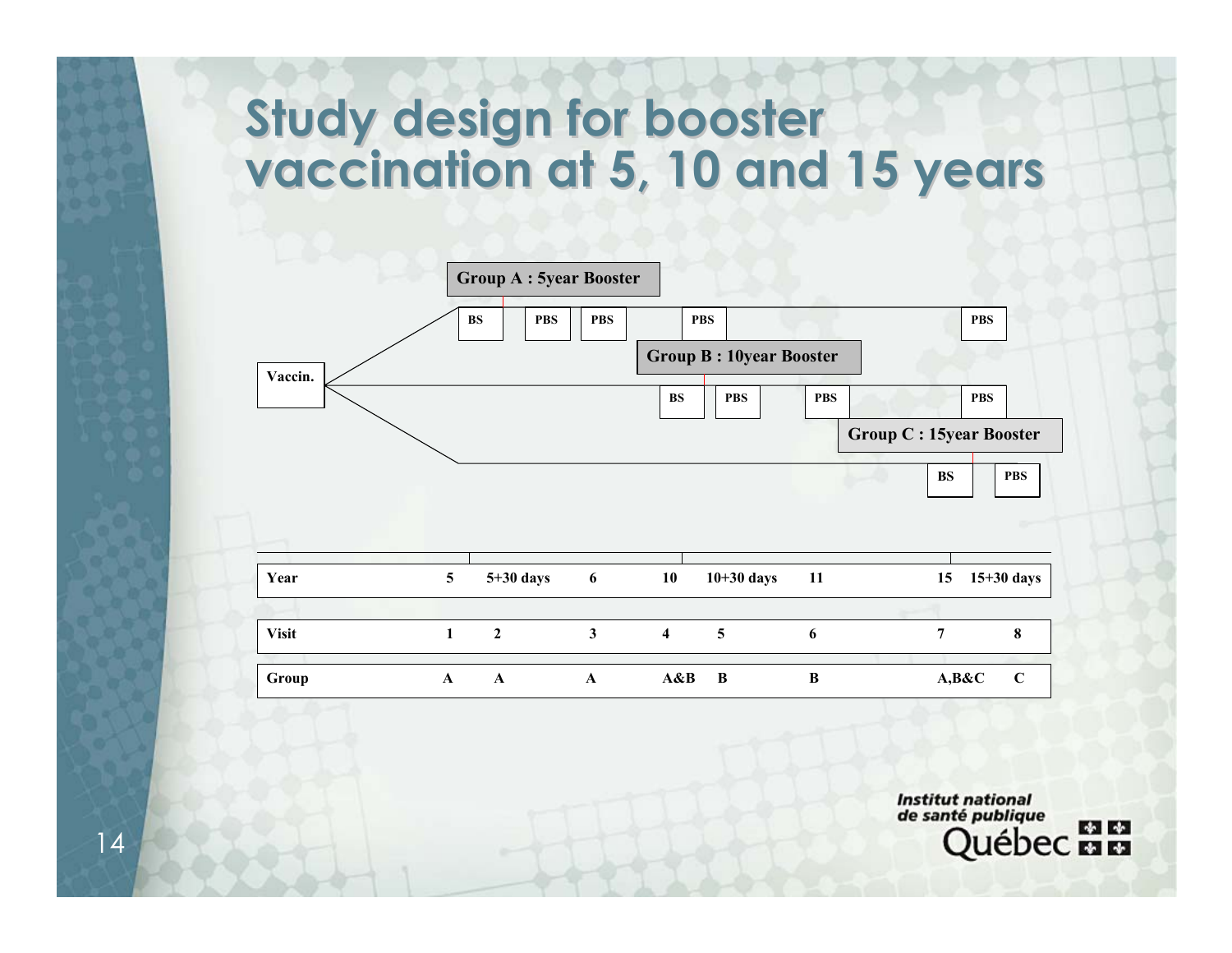## Proportion of subjects with **anti-HBs ≥ 10 mIU/ml**

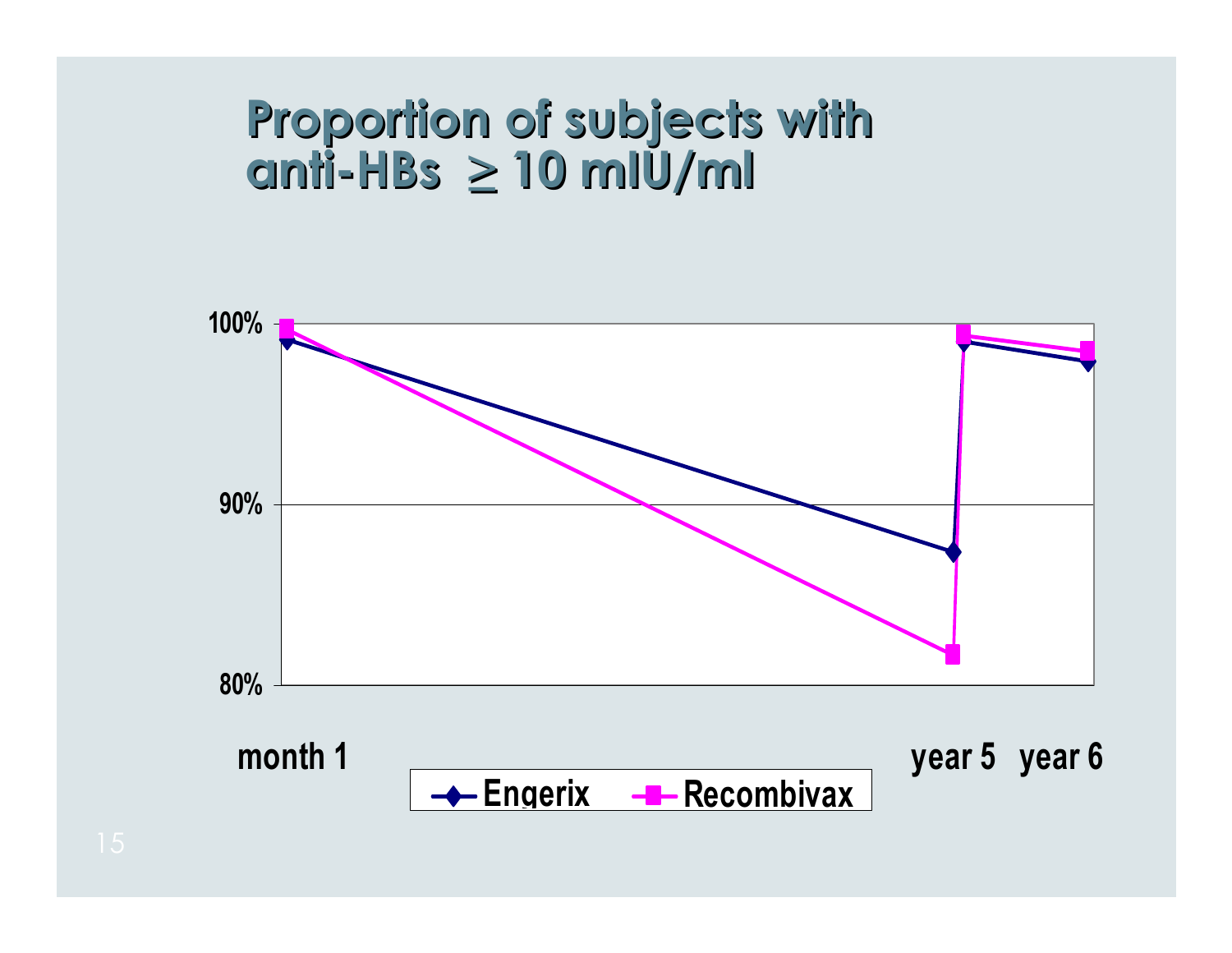## **Log anti Log anti-HBs GMTs**

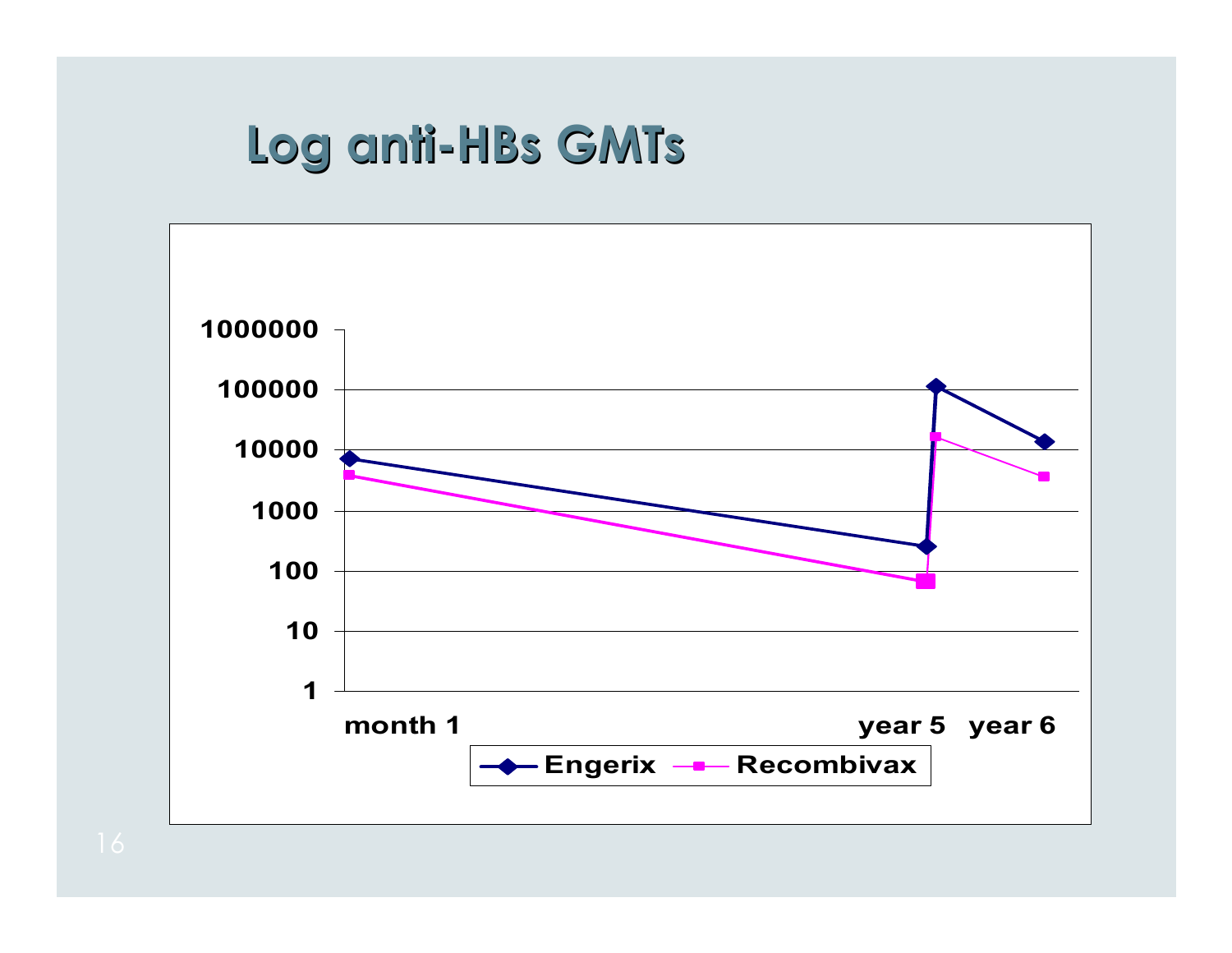## Anti-HBs titers after the primary **vaccination vaccination and after the after the booster booster**

| Anti-HBs level<br>one month<br>after primary | N   | Anti-HBs level after booster dose administration (mIU/ml),<br>$n\ (\%)$ |                          |                           |                       |                          |               |
|----------------------------------------------|-----|-------------------------------------------------------------------------|--------------------------|---------------------------|-----------------------|--------------------------|---------------|
| vaccination<br>(mIU/ml)                      |     | $\bf{0}$                                                                | $1-9$                    | 10-99                     | 100-999               | 1000-9999                | $\geq 10000$  |
| 10-99                                        | 11  | $\overline{2}$<br>(18.2)                                                | $\overline{3}$<br>(27.3) | 3<br>(27.3)               | $\mathbf{1}$<br>(9.1) | $\overline{2}$<br>(18.2) |               |
| 100-999                                      | 78  |                                                                         |                          | $\boldsymbol{4}$<br>(5.1) | 25<br>(32.0)          | 38<br>(48.7)             | 11<br>(14.1)  |
| 1000-<br>9999                                | 282 |                                                                         |                          |                           | 8<br>(2.8)            | 78<br>(27.7)             | 196<br>(69.5) |
| $\geq 10000$                                 | 202 |                                                                         |                          |                           |                       | 5<br>(2.5)               | 197<br>(97.5) |
| <b>Total</b>                                 | 573 | $\overline{2}$<br>(0.35)                                                | 3<br>(0.5)               | 7<br>(1.2)                | 34<br>(5.9)           | 123<br>(21.5)            | 404<br>(70.5) |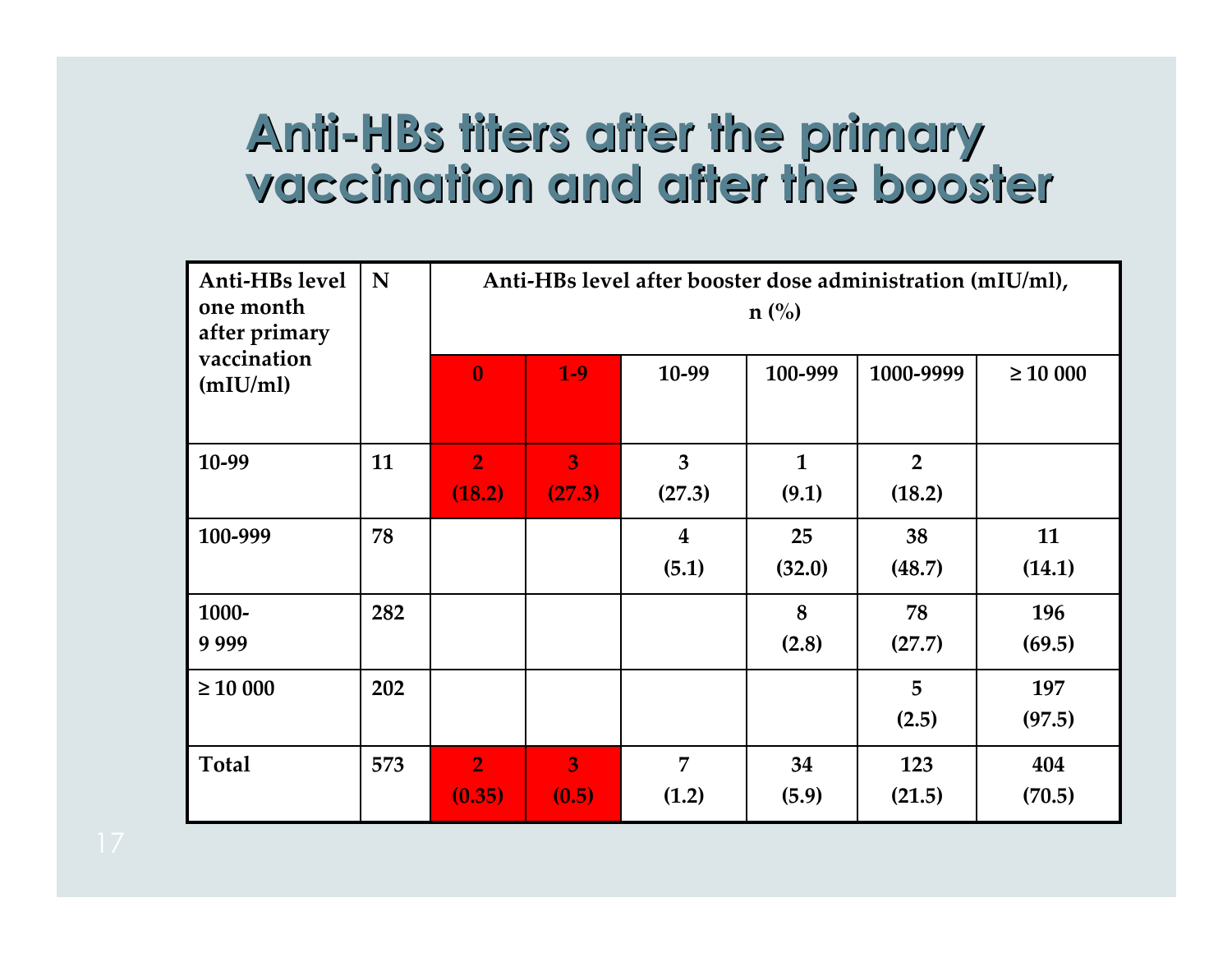## **Anti-HBs titers HBs titers one month and month and one year after the year after the booster booster**

| Anti-HBs                                    | N              | Anti-HBs level one year after the booster dose (mIU/ml), |                          |                                   |              |               |                       |
|---------------------------------------------|----------------|----------------------------------------------------------|--------------------------|-----------------------------------|--------------|---------------|-----------------------|
| level one                                   |                | $n$ (%)                                                  |                          |                                   |              |               |                       |
| month after<br>the booster<br>dose (mIU/ml) |                | $\bf{0}$                                                 | $1-9$                    | 10-99                             | 100-999      | 1000-9999     | $\geq 10000$          |
| $\bf{0}$                                    | $\overline{2}$ | $\mathbf{1}$<br>(50)                                     | $\mathbf{1}$<br>(50)     |                                   |              |               |                       |
| $1-9$                                       | $\overline{2}$ | $\mathbf{1}$<br>(50)                                     | $\mathbf 1$<br>(50)      |                                   |              |               |                       |
| 10-99                                       | $\overline{7}$ |                                                          | $\overline{3}$<br>(42.9) | $\overline{\mathbf{4}}$<br>(57.1) |              |               |                       |
| 100-999                                     | 34             |                                                          | $\overline{3}$<br>(8.8)  | 25<br>(73.5)                      | 6<br>(17.6)  |               |                       |
| 1000-<br>9999                               | 120            |                                                          | $\mathbf{1}$<br>(0.8)    | 6<br>(5)                          | 68<br>(56.7) | 44<br>(36.7)  | $\mathbf{1}$<br>(0.8) |
| $\geq 10000$                                | 395            |                                                          |                          |                                   | 13<br>(3.3)  | 132<br>(33.4) | 250<br>(63.3)         |
| <b>Total</b>                                | 560            | $\overline{2}$<br>(0.35)                                 | 9<br>(1.6)               | 35<br>(6.3)                       | 87<br>(15.5) | 176<br>(31.4) | 251<br>(44.8)         |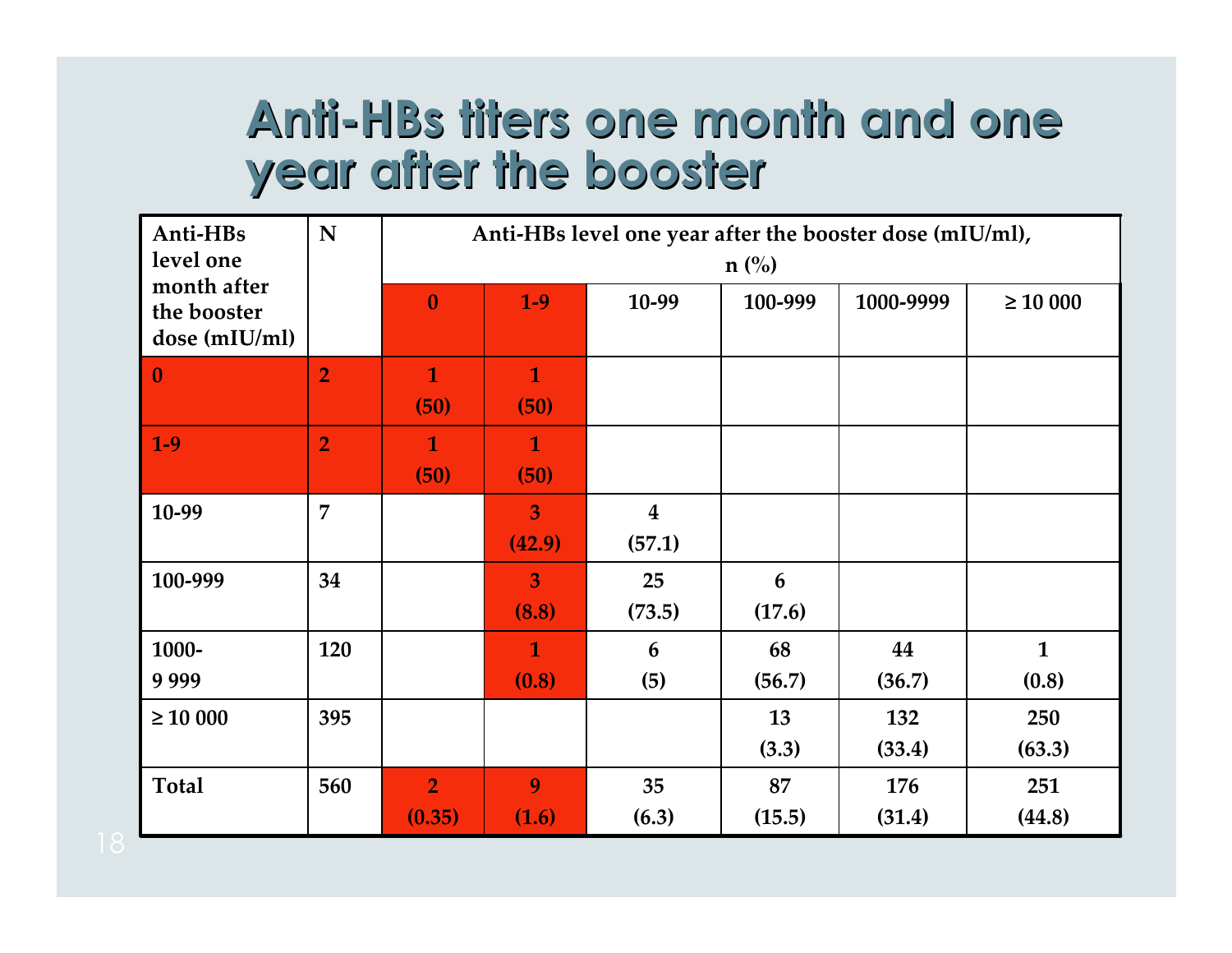#### **Summary Summary 1 Persistence Persistence of antibodies antibodies**

- **5 years after primary immunization:**
	- **- 5.1% had no detectable anti-HBs**
	- **15.4% had a titer inferior to the seroprotective level**
	- **no subject became anti-HBc+**
	- **no subject had an increased anti-HBs titer**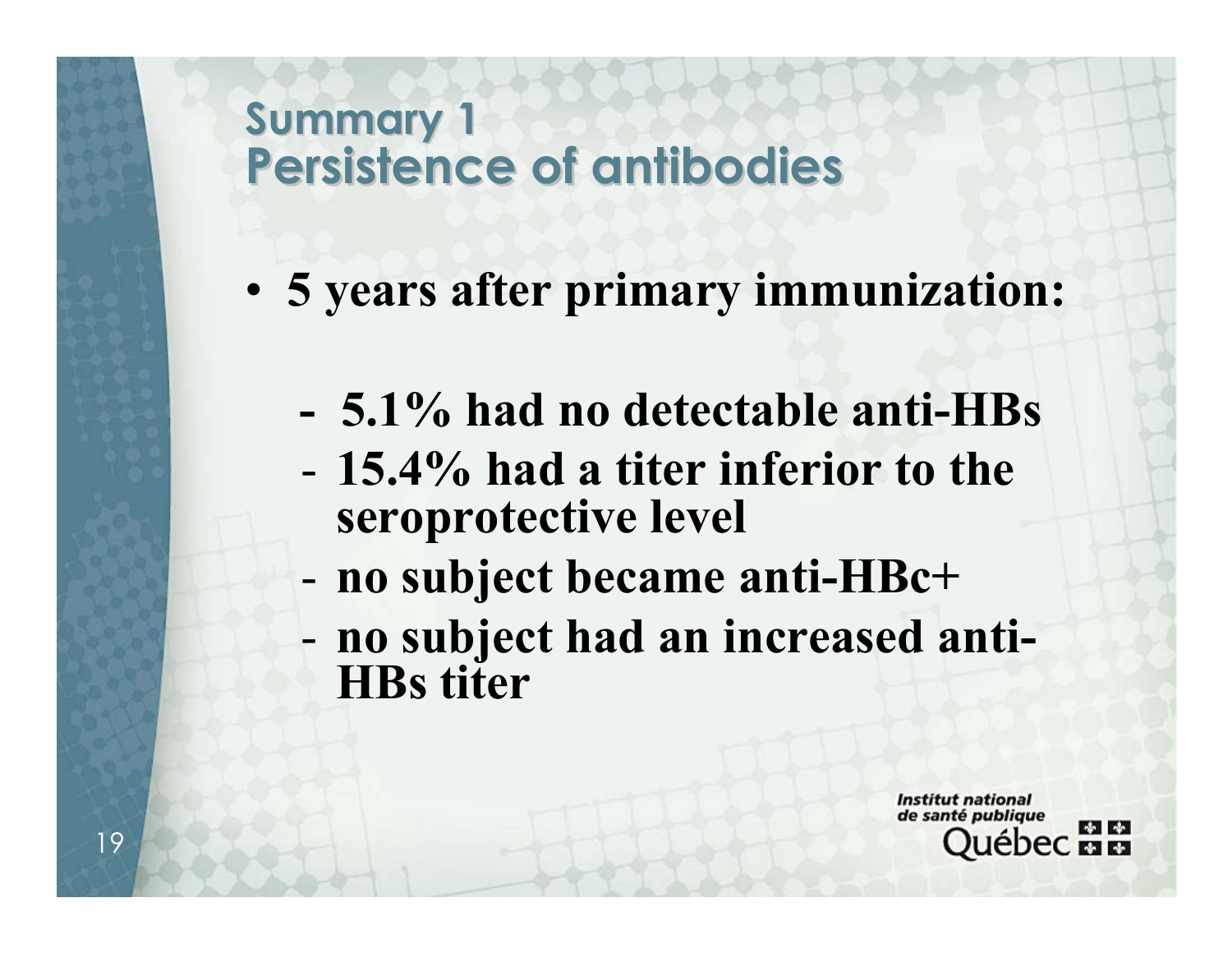#### **Summary Summary 3 Persistence Persistence of protection of protection**

#### **One year after the booster dose:**

**2 subjects (0.36%) had no detectable anti-HBs titers**

**9 subjects (1.6%) had a titer between 1-9 mIU/ml**

**These 11 subjects:**

•**All had a titer between 10 and 99 mIU/ml after primary vaccination**

•**All had a titer between 0 and 9 before the booster**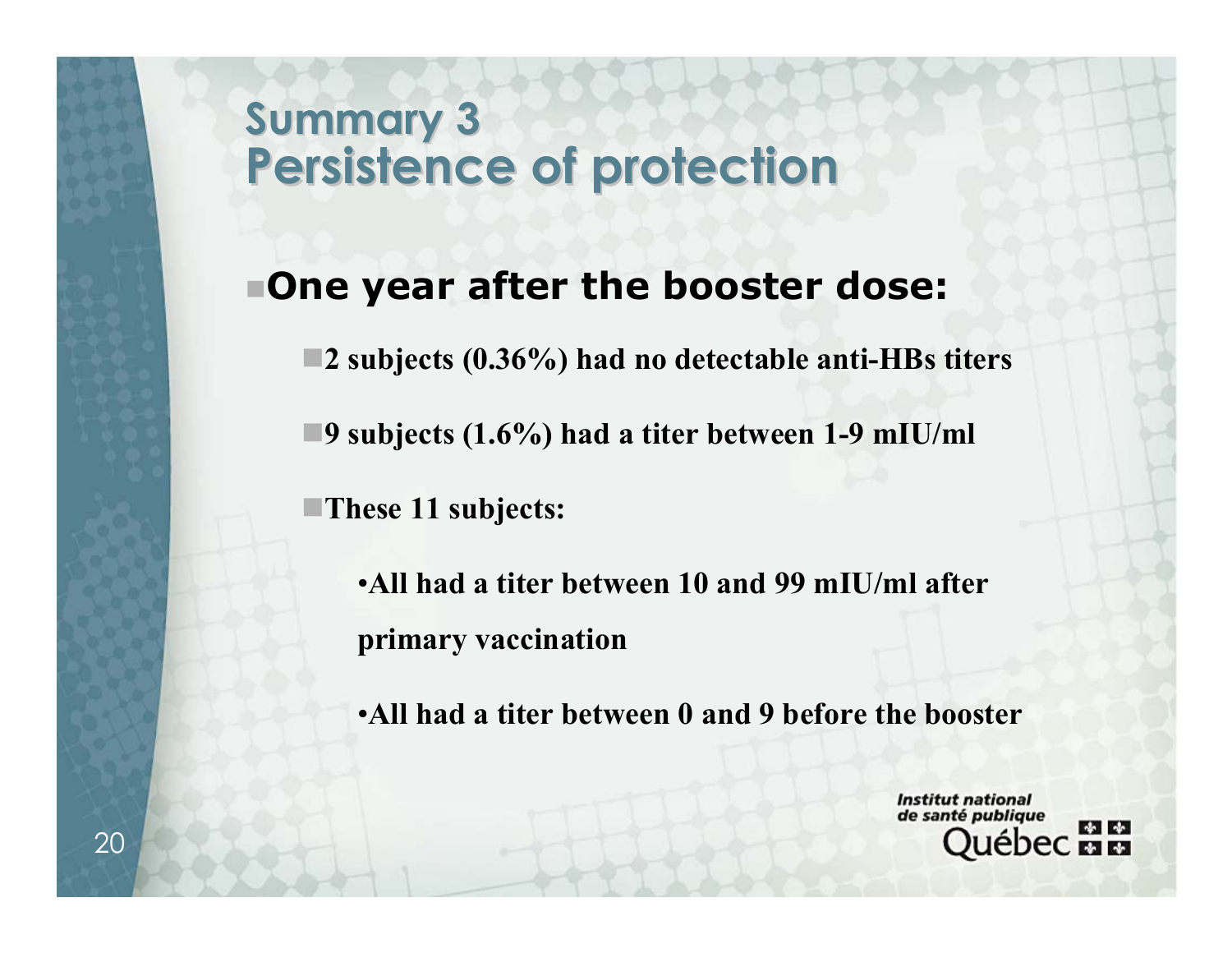#### **Summary Summary 4 Geometric mean titer Geometric mean titer**

- **GMTs were higher in the EB than in the RB group (p<0.001) at each point**
- **5 years after primary vaccination: 29-fold decrease of GMT in EB and 56-fold in RB group**
- **One month after the booster : 449-fold rise in EB and 252-fold rise in RB group**
- **Strong correlations between initial, 5 years prebooster, 1 month and 1 year post- booster dose anti-HBs titers (r=0.72-0.95; p<0.0001)**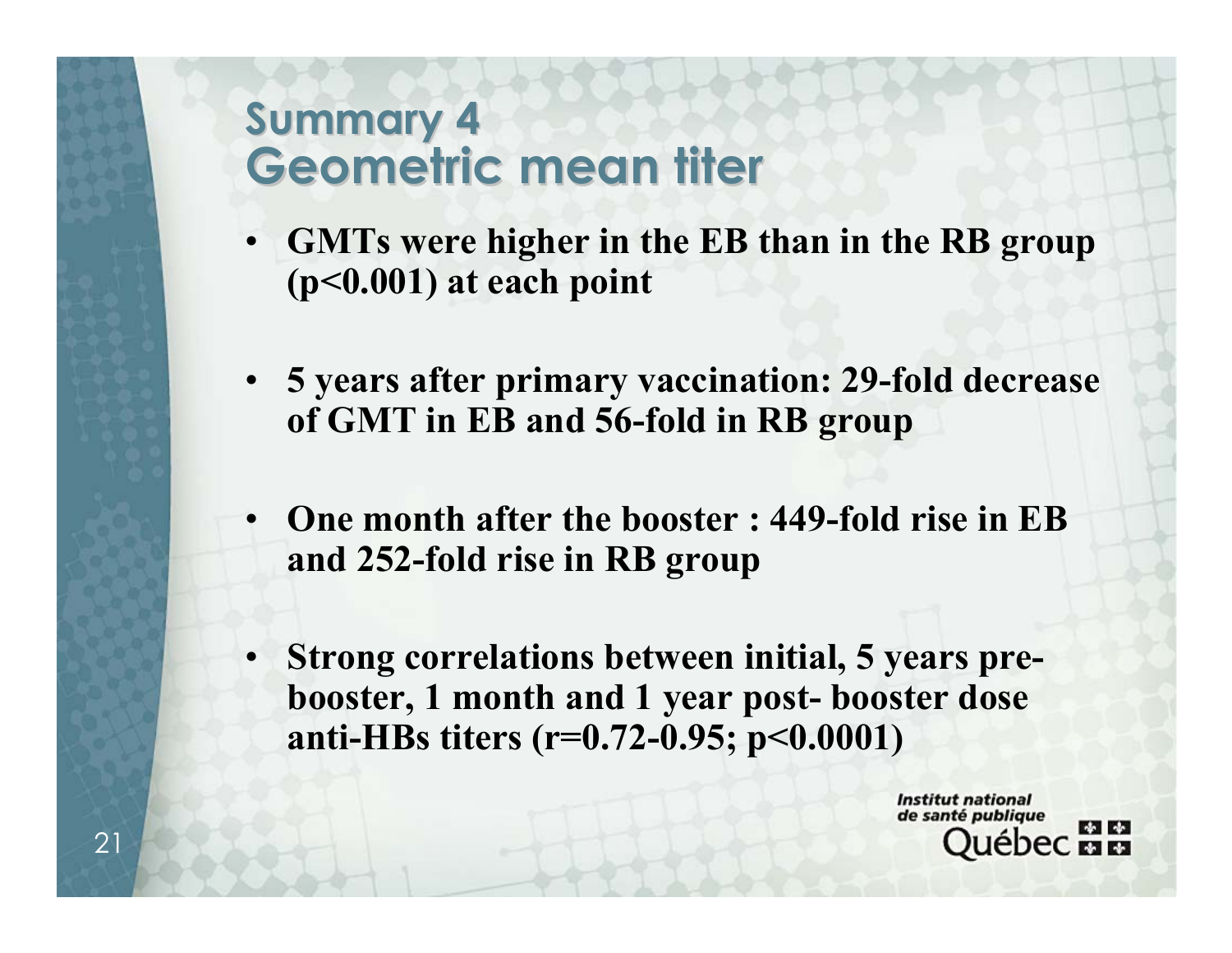## **Discussion Discussion (1)**

- **1% of all subjects over 10 mIU/ml after primary immunization remained under this titer after the 5 year booster, which may suggest that they had no remaining immune memory**
- **5 out of 11 (45%) subjects with anti-HBs 10-99 mIU/ml after primary vaccination remained under 10 mIU/ml after the 5-year booster. It may suggest that this titer is not an adequate predictor of longterm protection in this population.**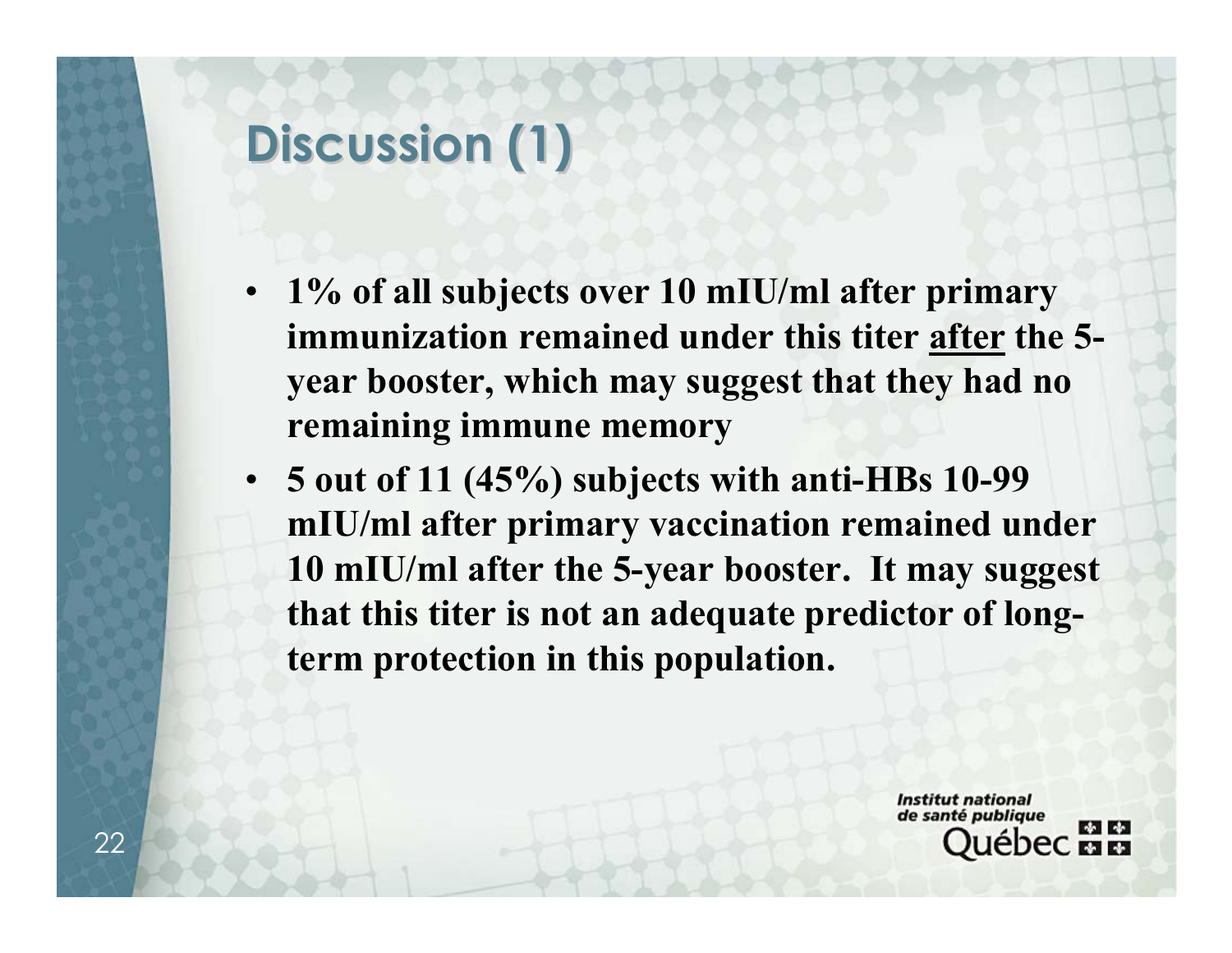## **Conclusions Conclusions**

- **EB 10 µ<sup>g</sup> and RB 2.5µ<sup>g</sup> are highly immunogenic in 9- 10-year olds and provide a protection for at least 5 years in 99% vaccinees with a titer <sup>≥</sup> 10 mIU/ml after primary vaccination.**
- **A titer of<100mIU/ml of anti-HBs after primary vaccination in pre-teenagers may not be enough for long term protection**
- **A booster dose is not required after 5 years but a longer follow-up is necessary for taking a decision about thebooster dose in pre-teenagers vaccinated with paediatric doses of vaccine**
- **It will be**It will be important to see what will be the<br>proportion of the seroprotected young adults and<br>the proportion of responders to a challenge with a **proportion of responders to a challenge with <sup>a</sup> booster dosegiven <sup>10</sup> and <sup>15</sup> years after the vaccination**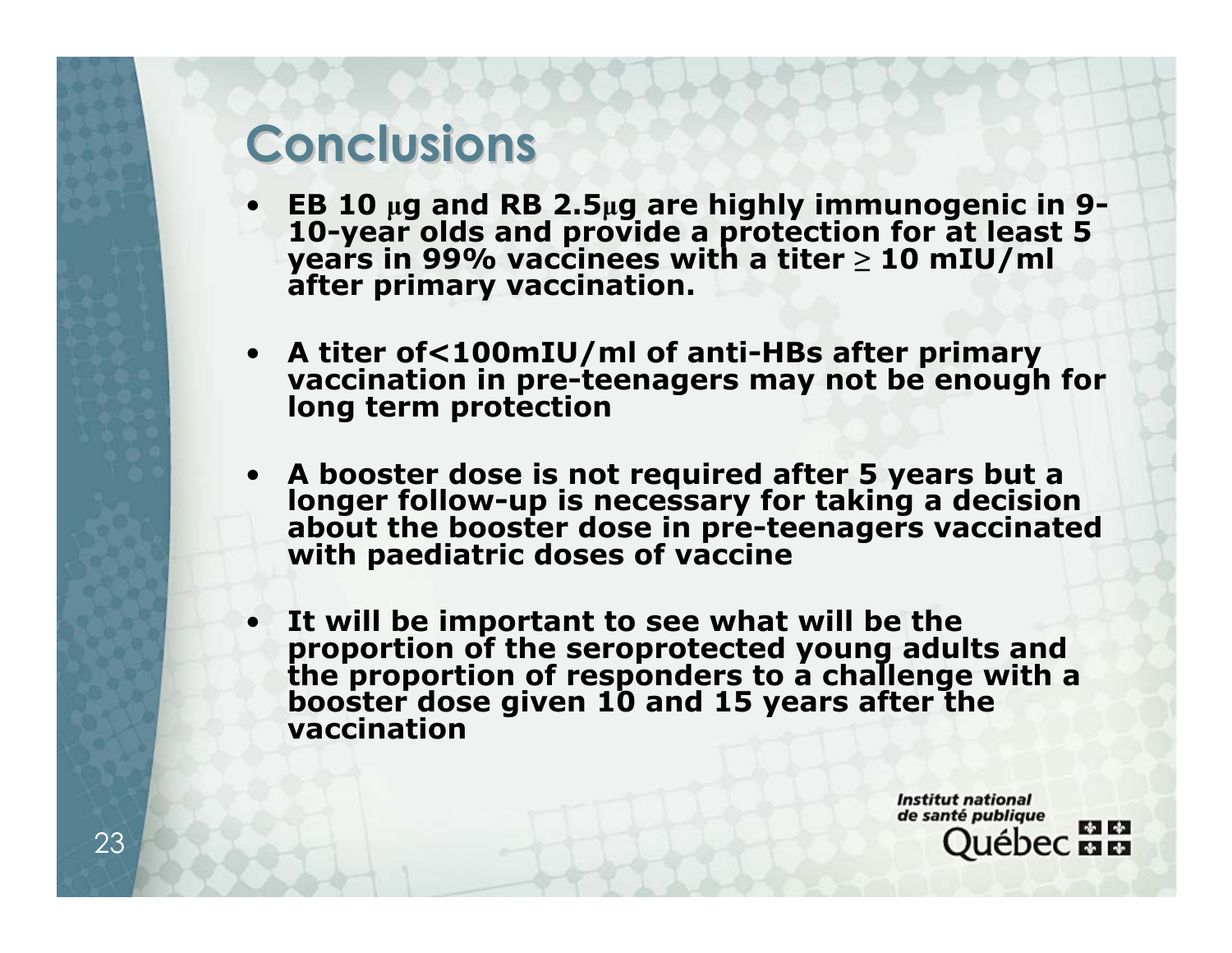## **Acknowledgements Acknowledgements**

- Financial support from GlaxoSmithKline, Ministère de la Santé et des Services sociaux du Québec and Institut National de Santé publique du Québec
- Laboratory tests done at the Laboratoire de Santé publique du Québec (INSPQ)
- Many thanks to the co-investigators, a large number of collaborators, to the participants and their parents